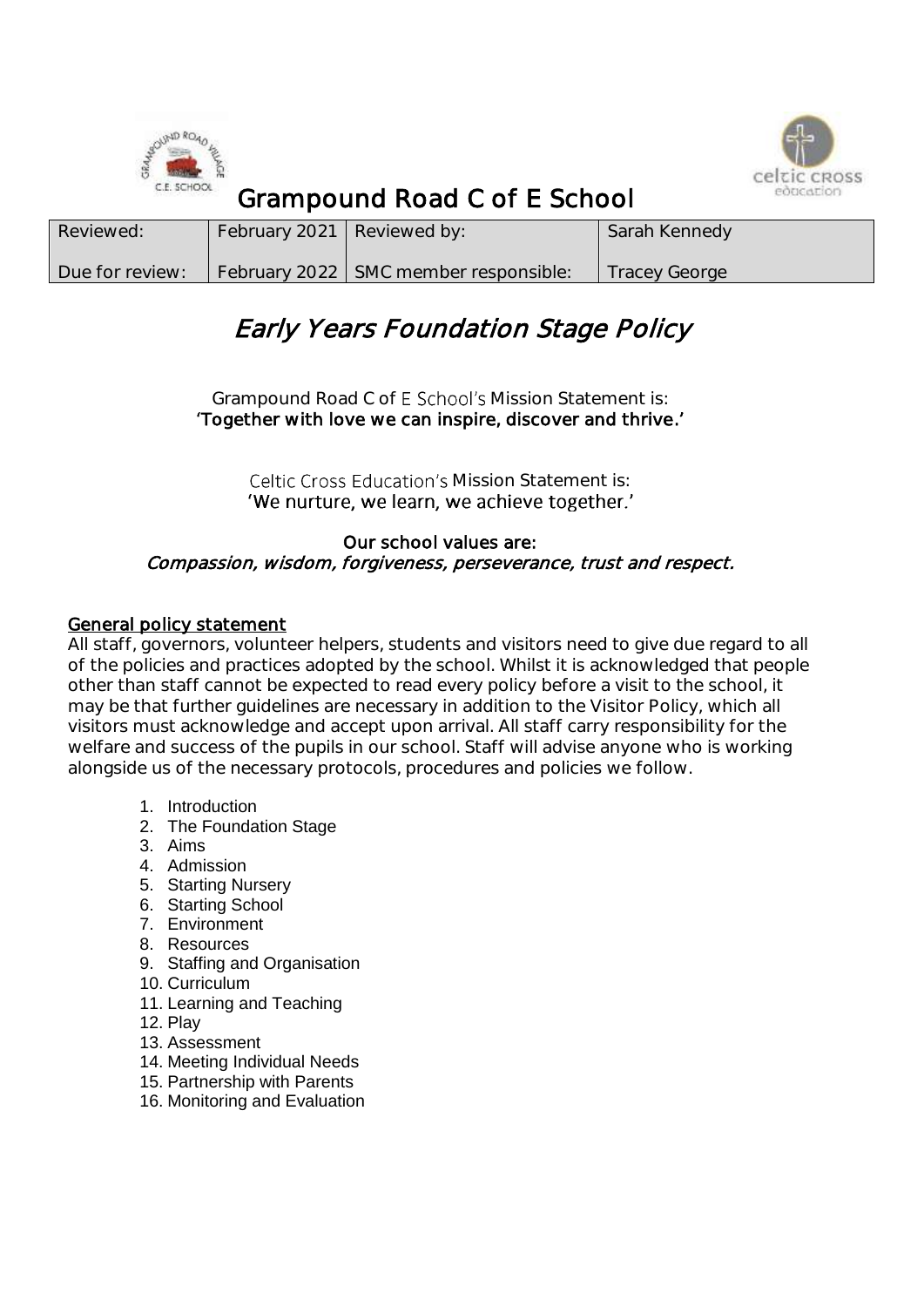## 1. Introduction / Rationale

The Early years is a most important stage of education provided by our school. It gives every child a firm foundation for successful learning including motivation, positive dispositions and an open approach to lifelong learning. The Foundation Stage deserves and is given a high priority in our school.

Across our early years provision at Grampound Road our ethos is to offer every child with Together with love we can inspire, discover and thrive.

## 2. The Foundation Stage

Children join the School Nursery in the first year of EYFS in the September following their third birthday and then join Reception in September of the academic school year when they turn five years old. Nursery is the first year of the foundation stage and Reception is the second year. During the second year, children will continue to access the national Early Years Foundation Stage Curriculum, building on individual children's experience from birth in the seven key areas of learning. We recognise it as a crucial stage in education, both in its own right and in preparing children for learning in Key Stage 1. We believe that all children should be given the best possible start to their education. We therefore place great value on the quality of our provision in the Foundation Stage.

The principles which guide our work are grouped into four themes:

A Unique Child – every child is a competent learner from birth who can be resilient. capable, confident and self-assured. At Grampound Road we recognise that every child is unique and that children develop in different ways at varying rates. We work hard to understand that every child's learning style and their characteristics of effective learning, to effectively support their specific next steps and developmental journey. We celebrate the learning process and encourage children to develop a positive attitude to learning.

Positive Relationships – children learn to be strong and independent from a base of loving and secure relationships with parents and / or a key person. In both our Nursery class and Reception we adopt a key person system, to best support each child throughout their time in our foundation stage.

Enabling Environments - the environment plays a key role in supporting and extending children's development and learning. EYFS requirements are being met by having an indoor and outdoor environment in which children have access throughout the day during 'playful learning time'. Within these environments, there are specific resources available which target the development of the six areas of learning, such as reading and writing. Resources available to the children within these areas are easily accessible and open ended, which allow children to take ownership over and direct their own learning.

Learning and Development - In our Foundation Stage, play is a key role to support and extend each child's development. At Grampound Road, we put play at the heart of everything we do, which gives our children the opportunity to practise schemas, the characteristics of effective learning and to embed previously learnt skills and knowledge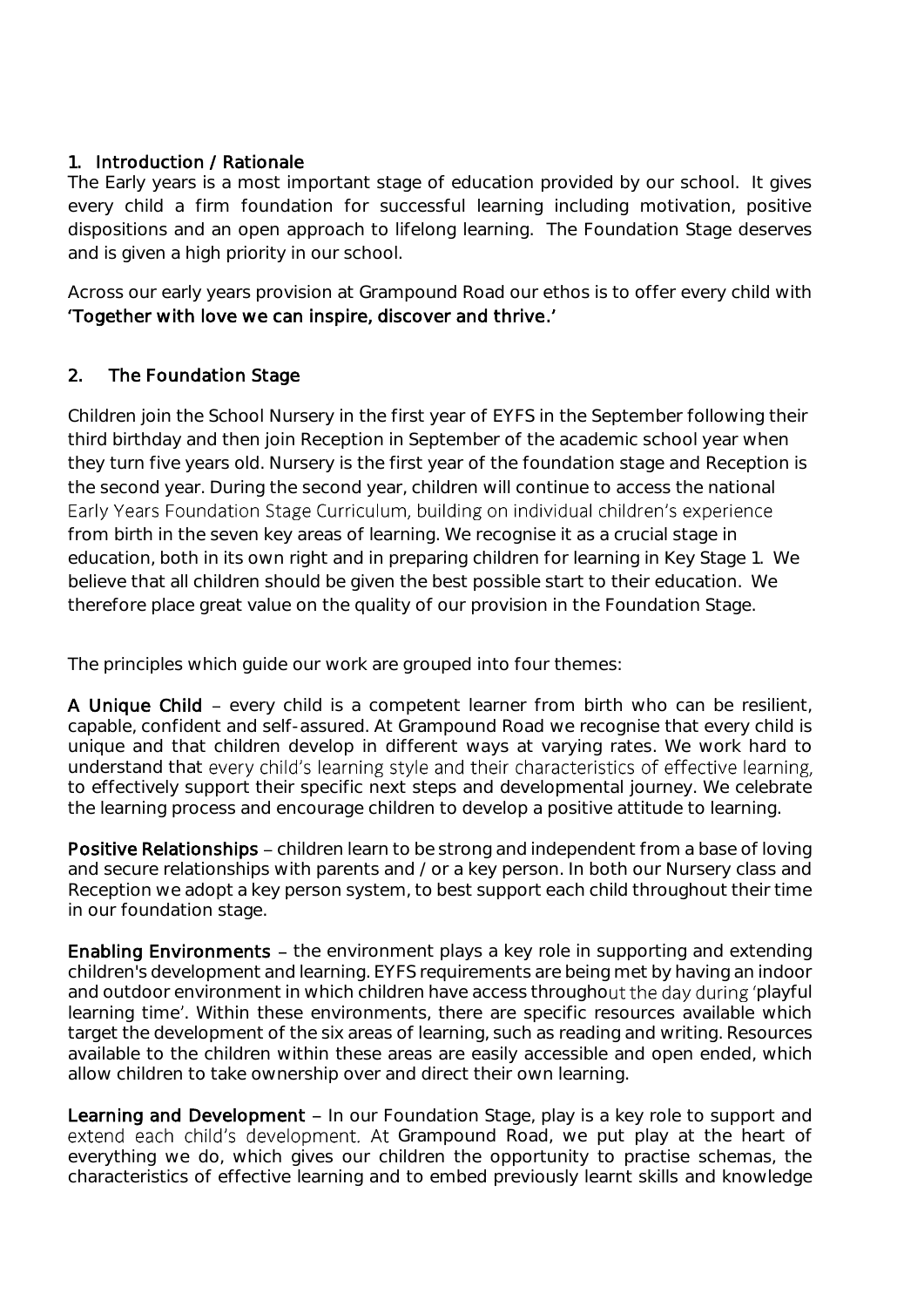in a child-led way. Children are encouraged to take ownership over their own learning journey and by the end of their first year in school, we aim to ensure that children can talk confidently about the positive attributes of learning. We plan and tailoring learning experiences in response to each child's individual interests and next steps, offering pupils a balance of both child-led and adult-initiated learning opportunities.

Children develop and learn in different ways and at different rates and all 'areas of Learning and Development are equally important and inter-connected.' EYFS Framework 2017.

#### 3. Aims

O We focus on the fostering Characteristics of Effective Learning and strive to develop children's abilities to talk about perseverance, concentration and collaboration for example. We do this by introducing children to our class puppet 'Whizzy Wolf', who never gives up, always tries his best and likes trying to do hard things.

 To promote an inclusive ethos and approach to learning for all our children to ensure that none are excluded or disadvantaged. (See the Equal Opportunities Policy)

 To provide children with a bespoke curriculum which fosters enthusiasm for learning and is challenging and progressive within a stimulating environment.

O To develop children's knowledge, understanding and skills in all areas of learning through first hand experiences.

 To provide opportunities for children to make choices and become independent in their learning in a variety of safe and stimulating environments both indoors and outdoors.

 To establish and maintain a close partnership with parents/carers, families and preschool providers in our community.

 To use focussed assessment and record-keeping based on direct observation of children and discussion with them. To use this to inform future planning, monitor progress and build on children's prior learning.

The basis of all of our planning is the individual child

'What is right for this child, at this time, in this place?'

#### 4. Admission

Our school follows the Cornwall Coordinated Admissions Scheme and information on how parents of prospective pupils can apply for a place is contained in the Starting School booklet circulated in the Autumn term. Currently, children who turn 4 before 1st September, are eligible for a full-time place in a Reception class from the 1<sup>st</sup> of September. Parents can elect for their child to attend part-time until the child reaches compulsory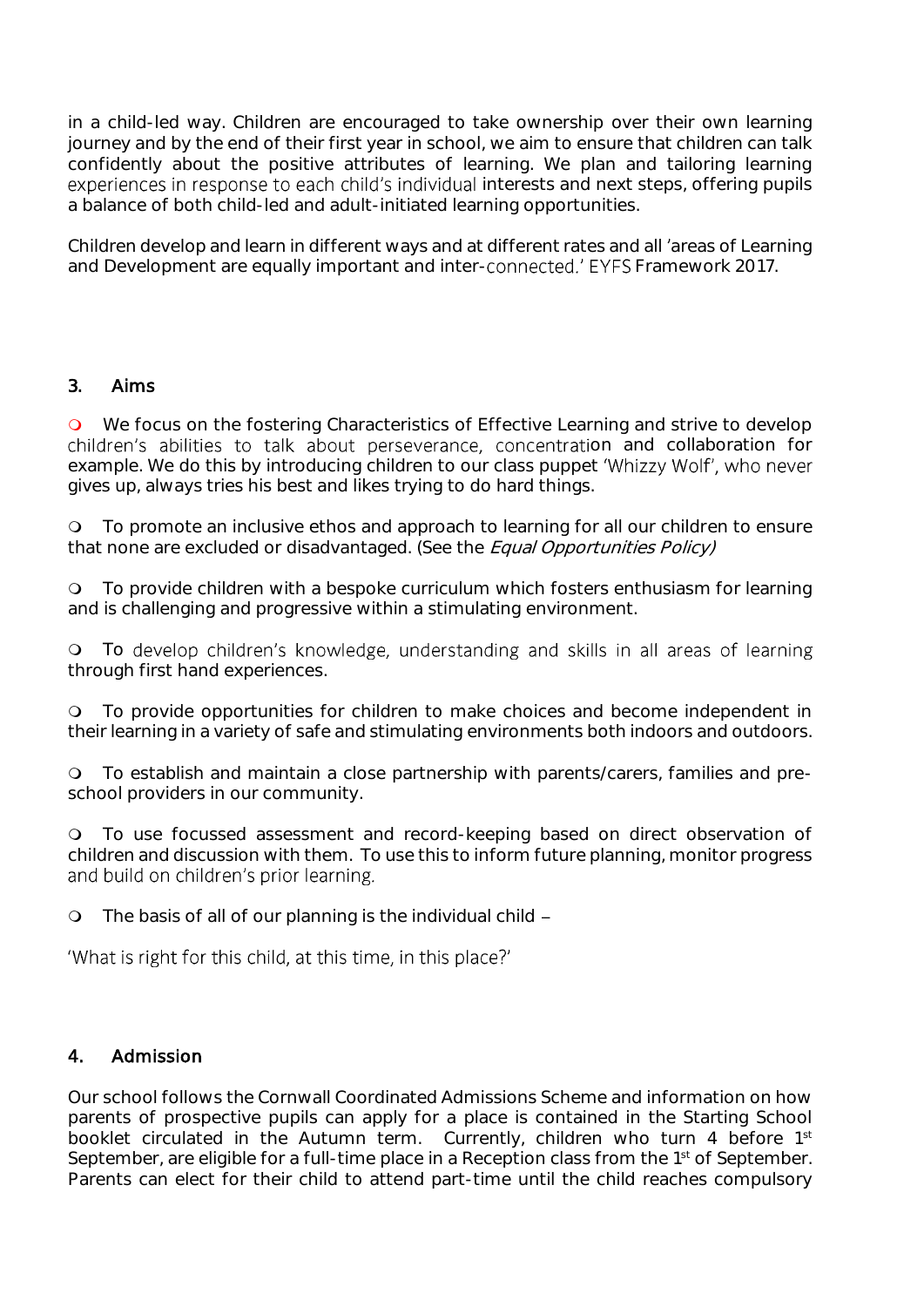school age. Compulsory school age starts at the beginning of the term after a child has their fifth birthday.

Arrangements for children settling into our school are flexible, so that children are given enough time to feel secure in their new environment. Parental involvement is valued and welcomed with plenty of opportunities for co-operation and collaboration.

## 5. Starting Nursery

Starting pre-school will be, for many children, the first time they have been away from their parents or familiar adults for a substantial length of time. It is therefore important we ensure transition from home to school is made as comfortable as possible.

During the term prior to starting Pre-school, the EYFS holds Open Sessions for the children and their parents/carers to meet the staff, familiarise themselves with the provision and experience some typical nursery activities. In addition to this, the EYFS team will organise a home visit where they can meet the child in the familiar home environment. This important visit is a chance for both parents and children to get to know our staff, to discuss the child's needs and answer any questions. A welcome pack is given which includes information about the setting, daily routines, policies and procedures and there are also consent forms and an information sharing sheet to be completed prior to starting preschool.

When the children start pre-school settling in periods are flexible as children's needs vary. If a child has previously attended playgroup or a toddler group and was settled there, we would expect the child to settle more easily. Children are usually fully settled within a few weeks, so if the child has not settled by half-term, the staff will review the situation. After starting, time is made for individual feedback whenever the parents/carers require some, in person or by phone.

Children with SEN will be assessed and, if necessary, special provision will be made or extra adult help provided to offer them equal access to the EYFS Curriculum. Parents/carers are made aware of the effect irregular attendance has on a child's ability to settle and also of the effects of coming back to school after a long absence.

There are two Parents' Evening Sessions, one in the Autumn and one in the Spring term and a written report covering all areas of the Early Years Framework is provided to all pupils in the Summer term.

## 6. Starting School

Prospective parents and children are invited to visit the school prior to admission. Many of our new admissions attend our pre-school and these children are familiar with the school environment and teachers in the Reception classes. Alternative arrangements are made for children from other settings.

Once offered a place, children and parents are invited to an Information Session, where there will be an opportunity to:

• Receive an information pack.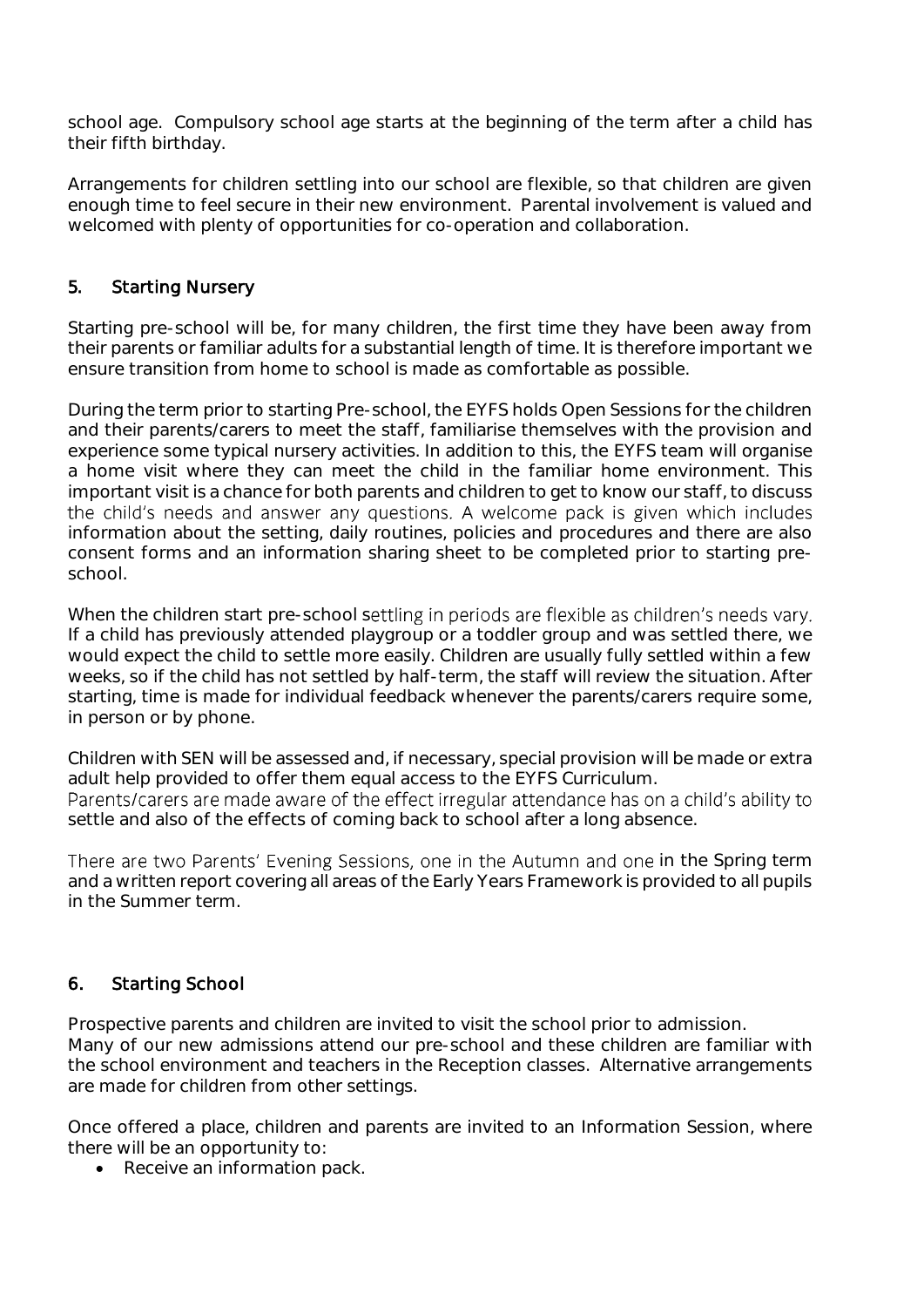- Meet the Head of School, class teachers, teaching assistants and other parents.
- Find out about school / class routines.
- Find out about school expectations.
- Talk about your child's learning and their learning journey through school.
- Find out about school uniform and school meals.

### 7. Environment

We review our environment on a regular basis by evaluating the learning opportunities provided in each area and in line with children's current interests and levels of development. Within our environment, we value the importance of offering lots of open ended resources to spark imagination and creativity.

We currently have a well-resourced classroom and two large outdoor areas. We have allocated hall slots and we share the main playgrounds, field and other outside areas with the rest of the school. We have use of a well-equipped school library.

#### 8. Resources

#### Our Indoor and Outdoor Classroom resources include the following:

 An inviting, homely reading area resourced with a wide range of picture and story books and puppets to encourage storytelling.

A sensory tray with easily accessible water and sand equipment.

 Opportunities for writing in many areas both indoors and outdoors. This includes a variety of tools to promote mark making, creativity and early writing.

 A role play area with real life materials and open ended resources to encourage imaginative play.

 A variety of creative media and materials such as paint, loose parts, paper, glue and junk modelling materials.

 A realistic construction corner filled with a wide range of open ended resources that provides children with mathematical problem solving opportunities.

**Q** lpads.

 A maths area with endless open-ended counting, problem solving and investigation opportunities.

- Artefacts and interesting objects to explore and discuss.
- A poly tunnel to allow children to grow and nurture their own plants.
- An outdoor reading den
- An outdoor music and movement stage.
- Quiet areas to promote small world play outdoors.
- A sensory kitchen to encourage sensory play.
- A low level sandpit.
- A water tray to promote scientific investigation

 Large open-ended construction materials and natural resources for building and physical development.

#### 9. Staffing and Organisation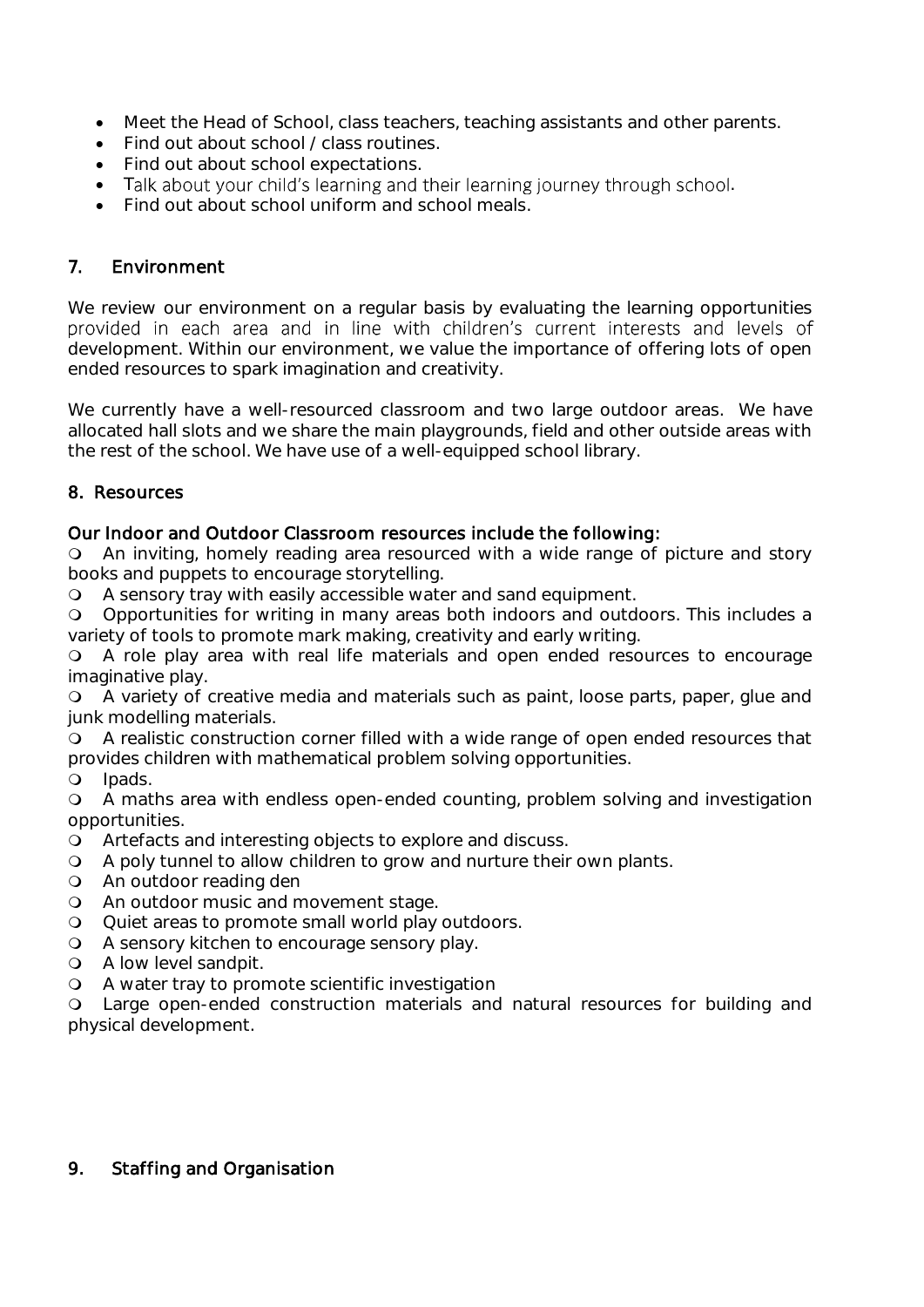Our Pre-school and Reception classes are taught by teachers and a teaching assistant with Early Years qualifications and experience. We also welcome parental help in the classroom and on trips and visits.

We believe strongly in the importance of keeping our practice up to date. We therefore ensure that all our staff working in the Foundation Stage attend courses and training on a regular basis as part of our school Professional Development Programme.

## 10. Curriculum

Our core reference document is 'Development Matters in the Early Years Foundation Stage', which includes the principles for good practice underpinning the provision at our school.

Our planning and assessment are clearly structured and are based on topics, organised around the prime, specific areas of learning.

Prime areas:

- Personal, social and emotional development
- **Q** Communication and language
- **Q** Physical Development

#### Specific areas:

- **Q** Literacy
- **Q** Mathematics
- Understanding the World
- Expressive Arts and Design

None of these areas can be delivered in isolation from the others. They are equally important and depend on each other. All areas are delivered through a balance of adult led and child initiated activities. In each area there are

Early Learning Goals (ELG's) that define the expectations for most children to reach by the end of the EYFS.

The Characteristics of Effective Learning move through all areas of learning and children are encouraged and taught how to use these throughout their play independently. They are categorised as follows:

- o Playing and exploring
- o Active learning
- o Creating and thinking critically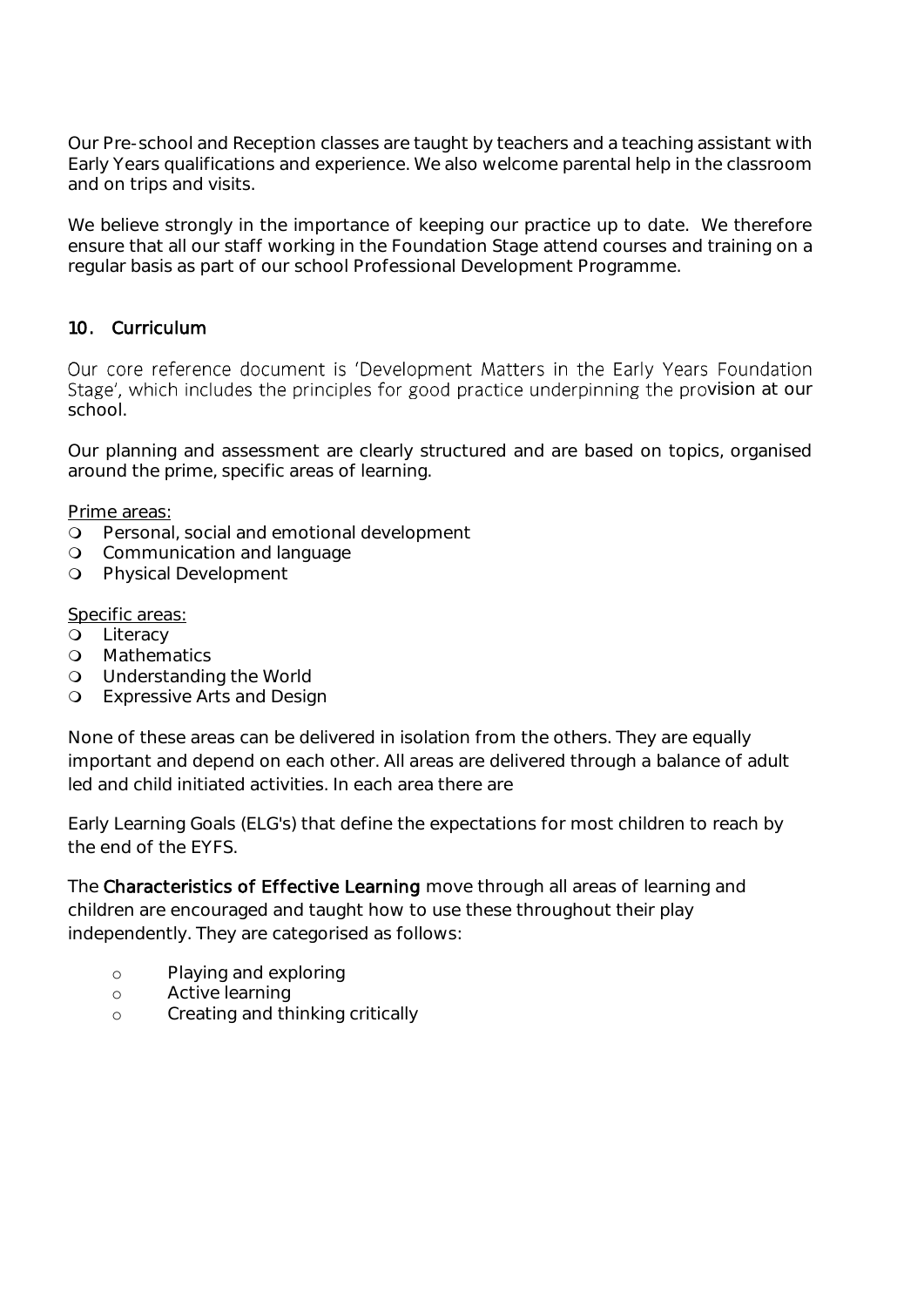## 11. Learning and Teaching

### Active Learning

"Children learn best through physical and mental challenges. Active learning involves other people, objects, ideas and events that engage and involve children for sustained periods."

Active learning occurs when children are motivated and interested. Children need to have some independence and control over their learning. As children develop their confidence they learn to make decisions. It provides children with a sense of satisfaction as they take ownership of their learning. Through active learning experiences, we encourage our children to explore, experiment, question, investigate, discover, create, practise and consolidate their developing understanding, knowledge and skills.

## Creativity and Critical Thinking

"When children have opportunities to play with ideas in different situations and with a variety of resources, the discover connections and come to new and better understandings and ways of doing things. Adult support in this process enhances their ability to think critically and ask questions."

Children should be given opportunity to be creative through all areas of learning, not just through the arts. Adults can support children's thinking and help them to make connections by showing genuine interest, offering encouragement, clarifying ideas and asking open questions. Children can access resources freely and are allowed to move them around the classroom to extend their learning.

We firmly believe that if a child is excited and motivated by learning, especially in the early days at our school, then we are already helping that child to become a lifelong learner.

We also provide time for children to make choices and explore ideas and interests in depth. This means that our timescales are flexible when necessary allowing us to best accommodate for our children's needs.

We recognise that children learn in different ways and at different rates and this reflected in our teaching, learning and assessment.

As part of our healthy schools policy we promote healthy living. Children are encouraged to drink water. Free fruit is provided daily in our Snack Café. Children are encouraged to try a range of fruit and vegetables independently throughout the morning in the EYFS.

## 12. Play

"Children's play reflects their wide ranging and varied interests and preoccupations. In their play children learn at their highest level. Play with peers is important for children's development."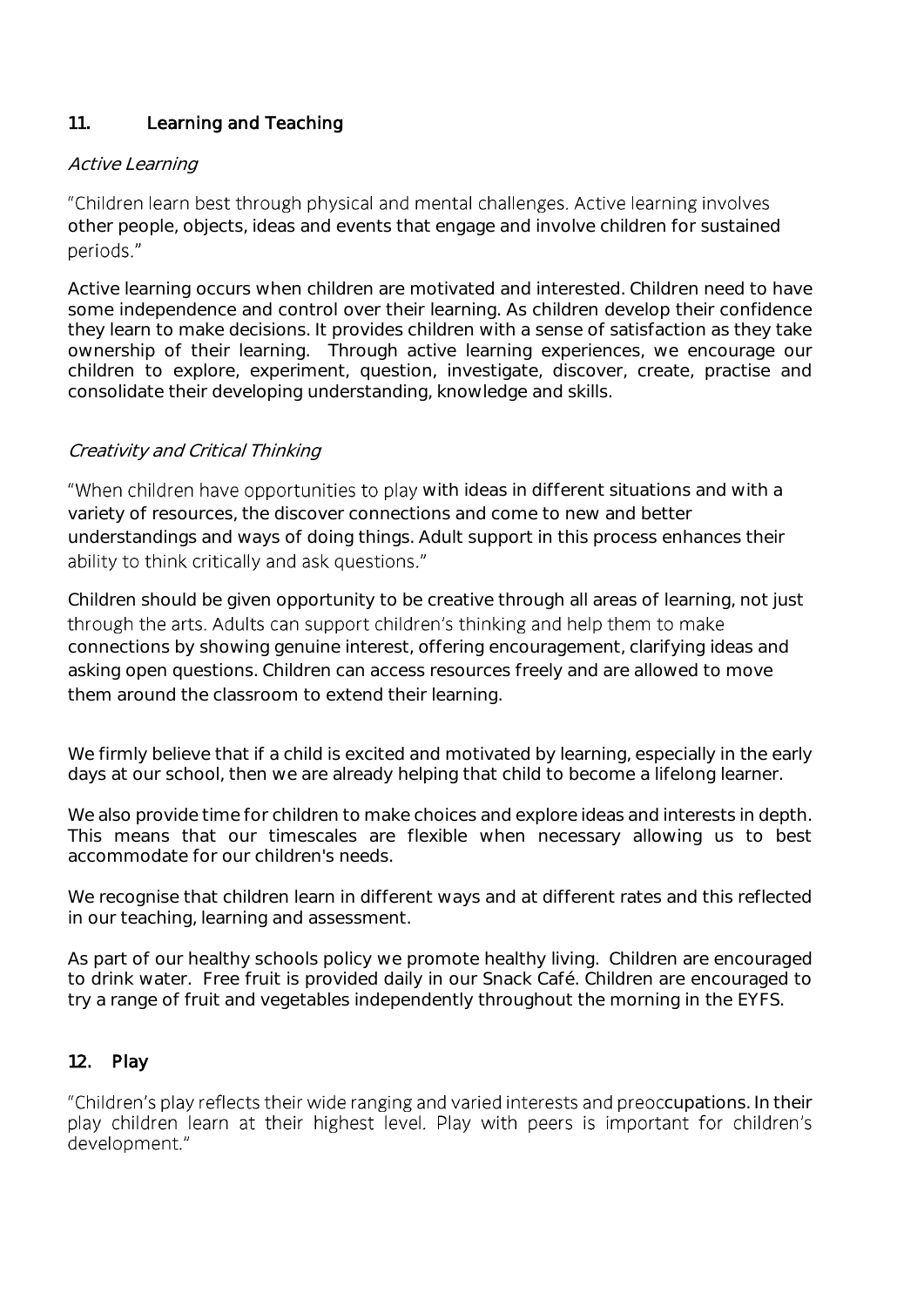Through play our children explore and develop learning experiences, which help them make sense of the world. They practise and build up ideas, and learn how to control themselves and understand the need for rules. They have the opportunity to think creatively alongside other children as well as on their own. They communicate with others as they investigate and solve problems. They express fears or re-live anxious experiences in controlled and safe situations. We ensure that children have plenty of opportunities to play in a secure environment with effective support from caring adults. We use the classroom and our outdoor area to enable children to access both planned, structured play activities and self-initiated, spontaneous play activities.

## 13. Assessment

Our assessment of pupil progress through the Foundation Stage is based on regular and close observations as well as questioning, listening and discussion with individual children. In this way, we are able to make professional judgements about what children have learnt as well as through the activities children have completed. We involve all adults who come into contact with the child and regard parents as especially important in this respect. We therefore want to ensure that parents are able to contribute to the assessment process through an ongoing dialogue between home and school.

On entry to school we make initial assessments of what children already know, understand and can do. We then share this information with parents. On a regular basis we track each child's progress against specific learning objectives, record significant achievements and share our observations with parents at regular intervals i.e. termly. We encourage parents to be actively involved in achieving the learning phases with their children. During the school year, we hold formal Pupil Progress Meetings. Parents are also offered the opportunity to informally discuss progress, achievements or concerns. Parents are supplied with a written report in the Summer Term, which shares information about their child's progress in the six areas of learning as well as the child's next targets.

To record and assess your child's learning, we take observations and photographs electronically using Tapestry. This provides us with your child's learning journey throughout their first year of school which you will be able to access online. Tapestry also gives you opportunity to add observations of your child's learning at home, which will contribute to their learning journey.

Assessments on the specific areas of learning are recorded half-termly as a 'step' judgement and recorded on our tracking system. Progress meetings are held each halfterm with members of the SLT to identify and discuss pupils who are not attaining at an expected level or who are not making expected progress. Interventions and support are decided and then implemented as necessary. During the summer term, each child's achievements within the Foundation Stage Profile are summarised and data submitted to the LEA as part of statutory assessment and reporting.